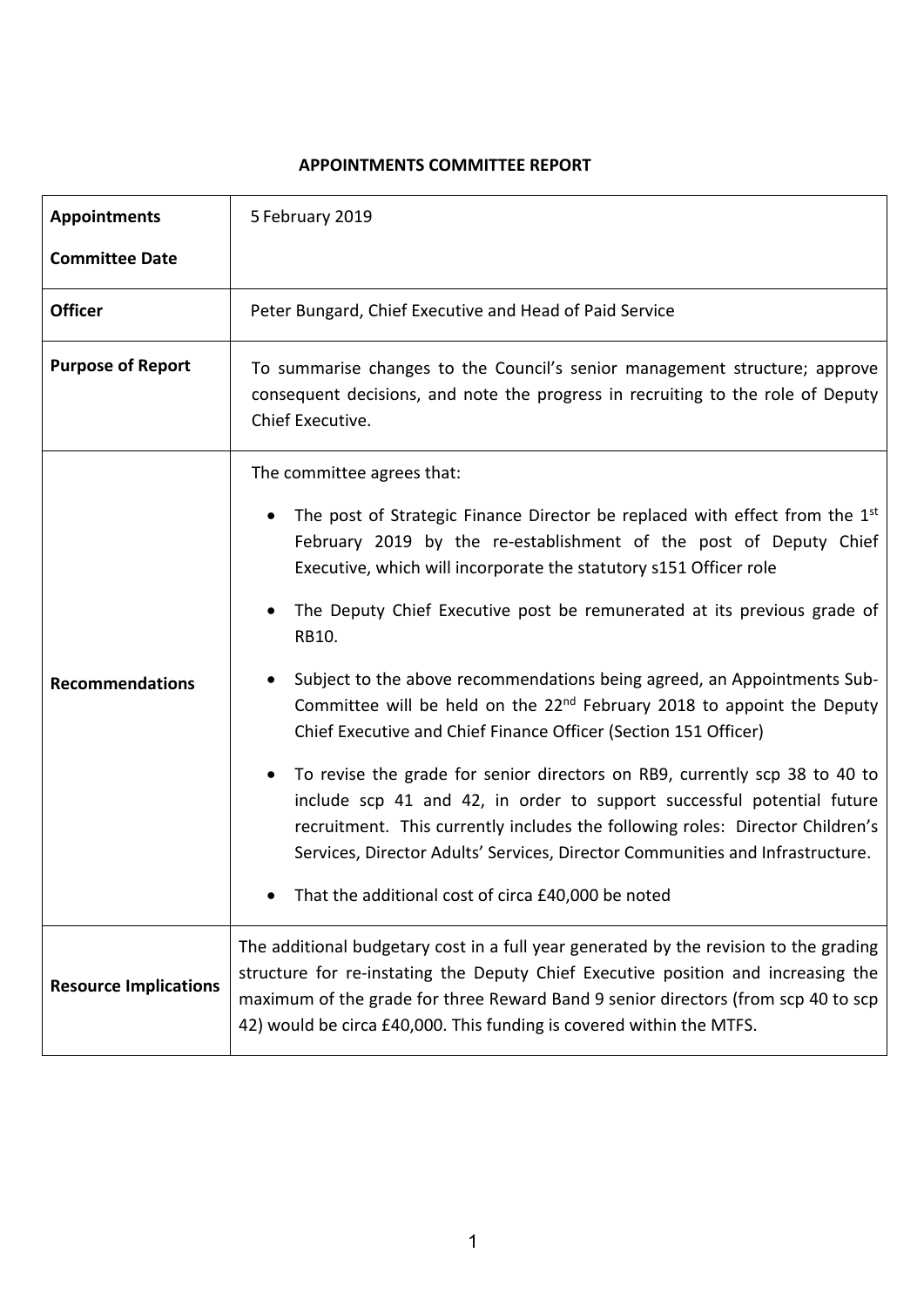#### **MAIN REPORT CONTENTS**

#### **1. Purpose of Report**

The purpose of this report is to update members on the first phase of changes to the Council's senior management structure; approve the consequent decisions and note the progress in recruiting to the re-instated role of Deputy Chief Executive

### **2. Background**

Given a number of recent changes, I had begun conversations with the corporate management team regarding our operating model and senior leadership team to ensure that we are best placed to meet our 'Gloucestershire – Looking to the future' aims and objectives. The recent peer review also emphasised the need for review and clarification of our current arrangements in order to improve understanding of our model. I accelerated these conversations following the resignations of two of our Cluster Directors who have accepted promotions in other councils.

I am proposing the initial changes outlined below in the short term to be followed by a wider review of the operating model and next tier of the leadership team. There was a need to act promptly to address the departure of the Director Strategic Finance and to position us effectively in the recruitment market for any replacement post.

#### **3. Revised Senior Management Structure – Deputy Chief Executive**

I considered a like for like replacement for the Director Strategic Finance, however there are currently many competing authorities seeking to appoint Finance or Resources Directors. Advice indicates that despite higher salary rates, the level of interest and/or quality of applicants is not leading to successful appointments. Research by Hays, our recruitment consultants, has indicated that the importance and status of a Deputy Chief Executive position with the ability to shape and influence across a broader range of services is likely to prove a more attractive proposition. At the same time, I am conscious that it is of fundamental importance to ensure sound and creative financial management at CoMT level. Therefore, I concluded that the best approach was to revise the senior management structure to delete the existing Director Strategic Finance position post and replace it with the role of Deputy Chief Executive which can combine the s151 role with oversight of a wider range of services.

I envisage that the successful candidate will also support me in setting the long term strategic vision and associated plans for the council and will work closely with other members of CoMT, colleagues across the council and partner organisations. The person appointed will provide leadership in line with our values, continue the work to develop a culture of accountability and customer focus, and help us to develop a vibrant Gloucestershire. The post will include the statutory s151 Officer role and responsibility for the majority of our support services.

I moved quickly to start a recruitment campaign in advance of the Christmas period with a full advertisement in early January 2019 to enable the County Council to be better placed than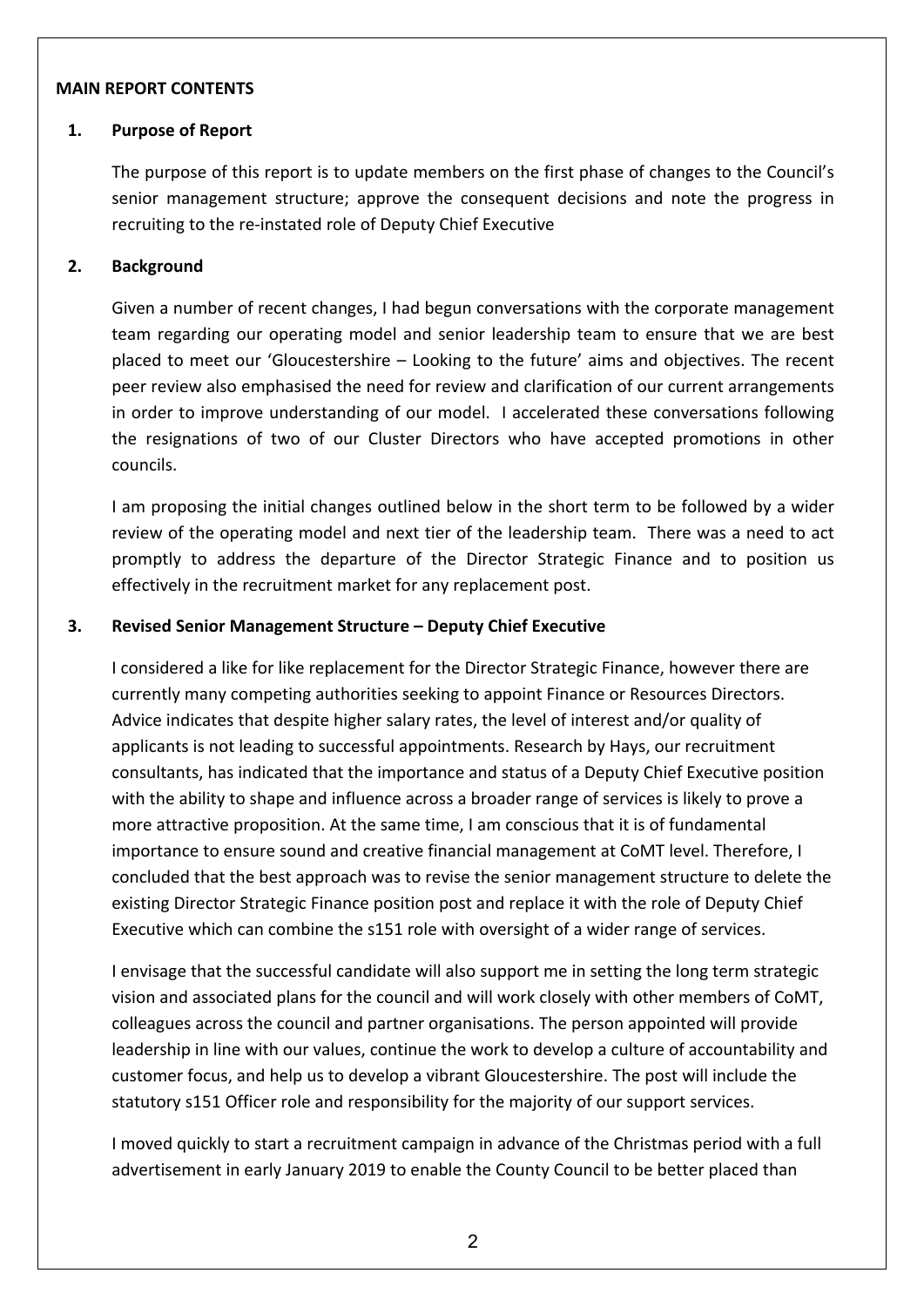other Councils to make an appointment, especially as our role will be seen as an attractive position. Having discussed my thinking informally with Group Leaders, which was received positively, I commissioned Hays to work with the Head of HR to run the recruitment campaign and anticipate a Member Appointments Panel on 22 February 2019. This means that no appointment will be made ahead of Appointment Committee's decision to re-establish the position.

## **4. Grading Adjustments**

The previous Deputy Chief Executive post was graded at RB10 within our existing grading structure for Chief Officers and there is no current intention to change the overall grading structure in respect of this post. A review of the salary for equivalent positions and advice from Hays suggests thatwe may need to appoint at the top of the grade to secure the right candidate and the RB10 grade provides this flexibility..

While considering the current grading arrangements, I am proposing to amend the grade range for senior directors on Reward Band 9 currently scp 38 to 40 to include scp 41 and 42 with effect from 1 April 2019. This will increase the top of the grade from £ 125,013 to £ 134,318. This proposal is made in the light of the age profile at senior leadership level and the fact that over the coming two to three years we are likely to face further loss of critical knowledge and skills within this cohort. The proposal to amend the grade range reflects what we know of market rates for senior critical positions (e.g DCS/DASS) and the experience of authorities who are struggling to recruit to these positions.

Our Director Children's Service is already paid an additional market supplement which will be reduced to reflect the higher core salary. The Director Communities and Infrastructure is currently vacant and under review. Therefore it is only the current Director Adults Services which would benefit from this increase. Individuals in post would receive an increase in pay based on acceptable performance in their role in line with usual practice for anofficer on reward band grades.

The Council's pay policy refers to appointments to posts reporting to the Chief Executive being made within the approved salary range for the post. The proposed changes are including within the 2019-20 Pay Policy, which is subject to a separate report on the agenda for this Committee.

The appointment of a Deputy Chief Executive will need to be followed by a more detailed review of our operating model including a review of the next tier of leadership.

# **5. Resource Implications**

The additional full year cost of re-instating the Deputy Chief Executive position is approximately £20,000 and increasing the maximum of the grade for senior directors (from scp 40 to scp 42) would be circa £20,000 in a full year. Therefore the total cost of the revisions to the grading structure is circa £40,000, which is included in the MTFS.